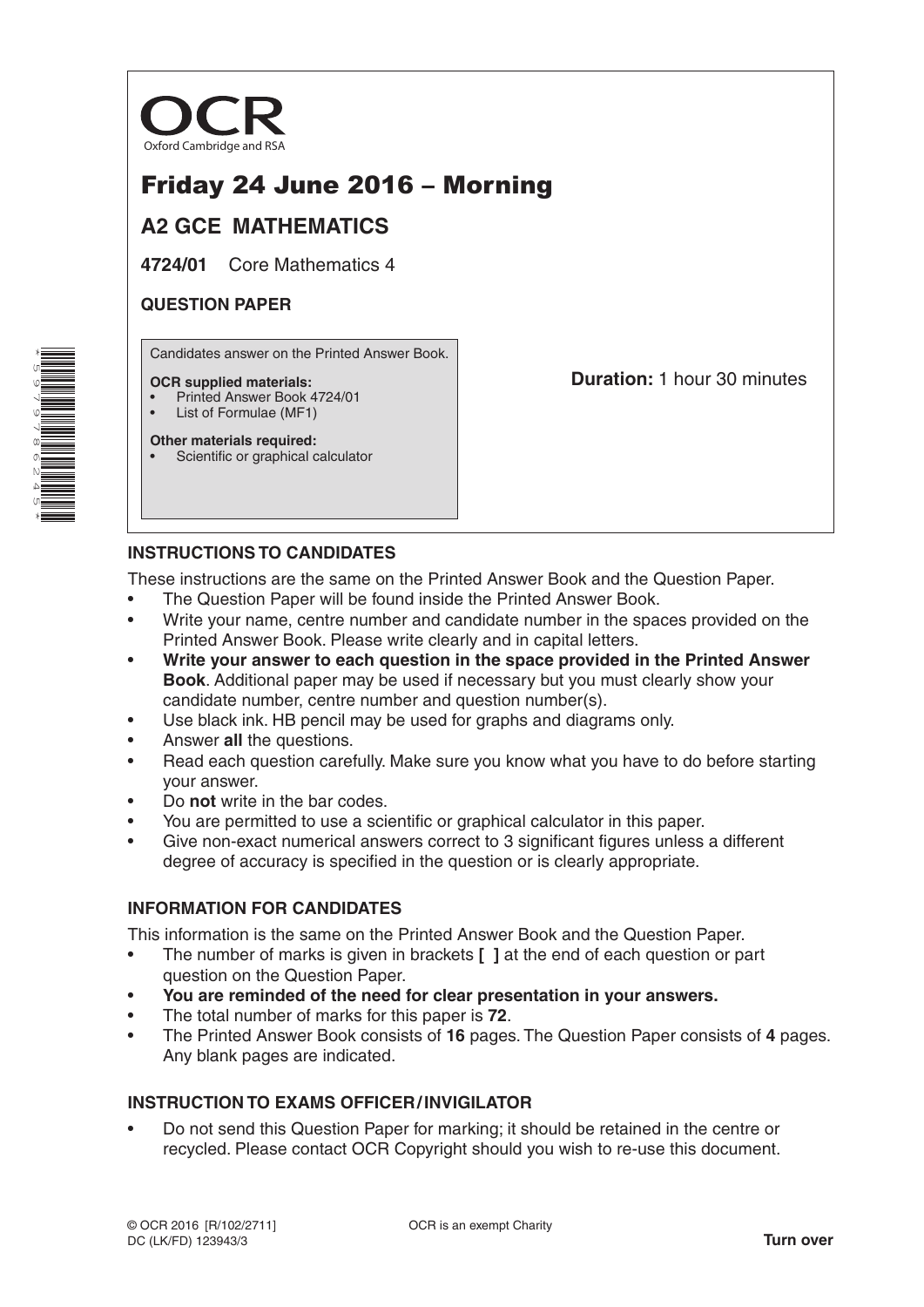#### Answer **all** the questions.

**1** Find the quotient and the remainder when  $4x^3 + 8x^2 - 5x + 12$  is divided by  $2x^2 + 1$ . [3]

2 Use integration to find the exact value of 
$$
\int_{\frac{1}{16}\pi}^{\frac{1}{8}\pi} (9 - 6 \cos^2 4x) dx.
$$
 [5]

- **3** Given that  $y \sin 2x + \frac{1}{x} + y^2 = 5$ , find an expression for  $\frac{d}{d}$ *x*  $\frac{y}{x}$  in terms of *x* and *y*. **[5]**
- **4** Find the exact value of  $\frac{1}{3}$   $\frac{1}{6}$  ln x d *x x x* 1  $\overline{\frac{3}{1}}$ 8  $\frac{1}{3\pi}$  ln x dx, giving your answer in the form  $A \ln 2 + B$ , where A and B are constants to be found. **[5]**
- **5** The vector equations of two lines are as follows.

$$
L: \mathbf{r} = \begin{pmatrix} 1 \\ 4 \\ 5 \end{pmatrix} + s \begin{pmatrix} 2 \\ -1 \\ 3 \end{pmatrix} \qquad M: \mathbf{r} = \begin{pmatrix} 3 \\ 2 \\ -5 \end{pmatrix} + t \begin{pmatrix} 5 \\ -3 \\ 1 \end{pmatrix}
$$

**(i)** Show that the lines *L* and *M* meet, and find the coordinates of the point of intersection. **[4]** 

- **(ii)** Show that the line *L* can also be represented by the equation  $\mathbf{r} = |1| + u$ 7 1 14 4 2 6  $= | 1 | +$ - -  $\overline{1}$ L  $\mathsf{l}$  $\parallel$  $\overline{1}$ L  $\mathsf I$  $\mid$  $\overline{\phantom{a}}$  $\cdot$ O  $\overline{\phantom{a}}$  $\overline{a}$  $\mathcal{I}$ O  $\overline{\phantom{a}}$ *.* **[2]**
- **6** Use the substitution  $u = x^2 2$  to find  $\frac{6x^2 + 4x}{2}$  d *x*  $\frac{x^3+4x}{x^2-2} dx$  $6x^3 + 4$ 2 3 -  $\int 6x^3 +$  $\overline{J}$  $\frac{6x + 4x}{\sqrt{2}} dx$ . [6]
- **7** Given that the binomial expansion of  $(1 + kx)^n$  is  $1 6x + 30x^2 + ...$ , find the values of *n* and *k*. State the set of values of *x* for which this expansion is valid. **[6]**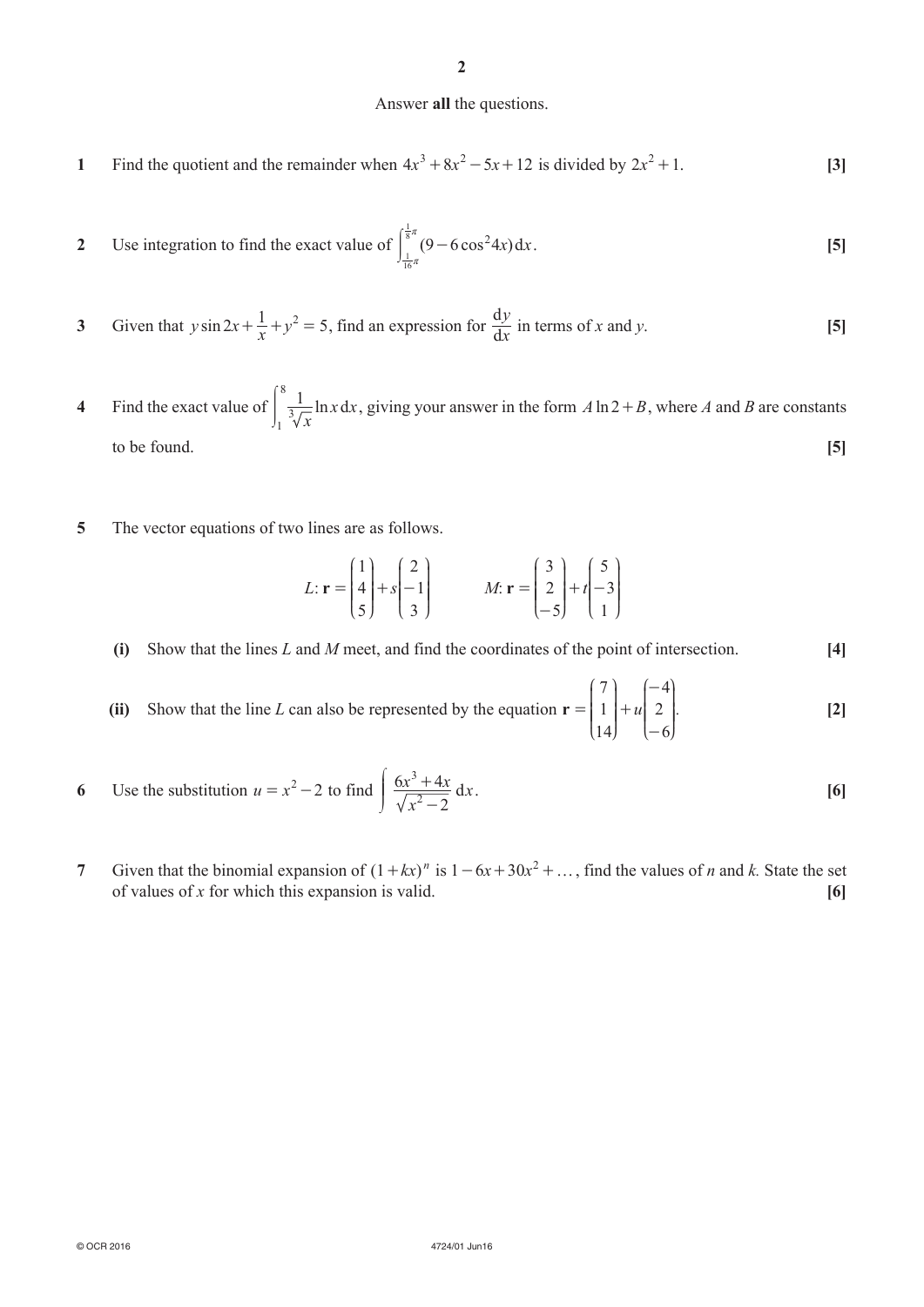**8**  The points *A* and *B* have position vectors relative to the origin *O* given by

$$
\overrightarrow{OA} = \begin{pmatrix} 3\sin\alpha \\ 2\cos\alpha \\ -1 \end{pmatrix} \text{ and } \overrightarrow{OB} = \begin{pmatrix} 2\cos\alpha \\ 4\sin\alpha \\ 3 \end{pmatrix},
$$

where  $0^{\circ} < \alpha < 90^{\circ}$ . It is given that  $\overrightarrow{OA}$  and  $\overrightarrow{OB}$  are perpendicular.

- **(i)** Calculate the two possible values of  $\alpha$ . **[5]**
- **(ii)** Calculate the area of triangle *OAB* for the smaller value of  $\alpha$  from part **(i)**. [4]
- **9** A curve has parametric equations  $x = 1 \cos t$ ,  $y = \sin t \sin 2t$ , for  $0 \le t \le \pi$ .
	- **(i)** Find the coordinates of the points where the curve meets the *x*-axis. **[3]**
- **(ii)** Show that  $\frac{d}{d}$  $\frac{dy}{dt} = 2\cos 2t + 2\cos \theta$  $\frac{y}{x}$  = 2*cos* 2*t* + 2*cos*<sup>2</sup>*t*. Hence find, in an exact form, the coordinates of the stationary points. **[7]**
	- **(iii)** Find the cartesian equation of the curve. Give your answer in the form  $y = f(x)$ , where  $f(x)$  is a polynomial. **[3]**
	- **(iv)** Sketch the curve. **[2]**

10 (i) Express 
$$
\frac{16+5x-2x^2}{(x+1)^2(x+4)}
$$
 in partial fractions.

 **(ii)**  It is given that

$$
\frac{dy}{dx} = \frac{(16+5x-2x^2)y}{(x+1)^2(x+4)}
$$

and that  $y = \frac{1}{256}$  when  $x = 0$ . Find the exact value of *y* when  $x = 2$ . Give your answer in the form  $Ae^n$ . **[7]**

#### **END OF QUESTION PAPER**